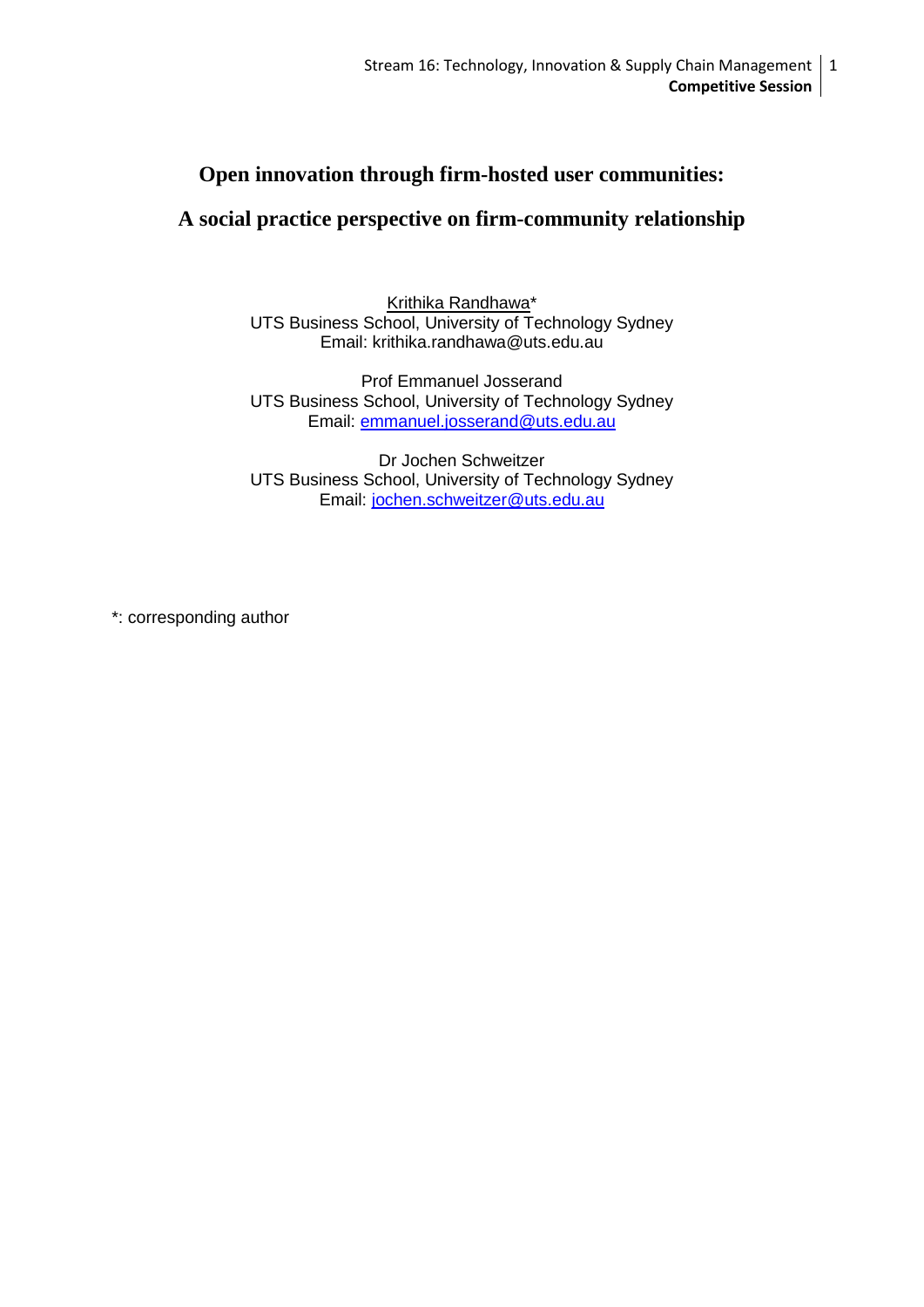## **Open innovation through firm-hosted user communities:**

#### **A social practice perspective on firm-community relationship**

#### **Abstract**

In this paper, we respond to calls for newer approaches in addressing the complex social nature of *open innovation occurring through user communities that are hosted by firms. Despite their growing prevalence, we know relatively little about the role of firm-hosted user communities in open innovation. Drawing on social practice theory, we offer a practice-based definition of firm-hosted user communities, and develop a relational framework to examine the interplay of practices within and across firm-hosted user communities. The framework directs particular attention to the collaborative, interactive practices between the entities involved in this community-based open innovation process. We suggest how future empirical research can apply our framework to study the firm-community relationships underpinning open innovation via firm-hosted user communities.*

#### **Introduction**

Open innovation (OI) has become a significant way for organizations to seamlessly collaborate and exchange knowledge with external stakeholders as a means of leveraging complementary assets and capabilities in the innovation process [\(Chesbrough, 2003;](#page-16-0) [Chesbrough & Bogers, 2014;](#page-16-1) [West](#page-18-0) *et al.*, [2014\)](#page-18-0). More recently, organizations are uncovering new avenues for OI by engaging with communities of users as co-creators of innovation [\(Bogers](#page-16-2) *et al.*, 2010; [Piller & West, 2014;](#page-17-0) [Von](#page-18-1)  [Hippel, 2005\)](#page-18-1). While these can be business users, our focus in this research is on individual users who share ideas and knowledge with the host firm, and also with other users in the community to innovate in ways that improve the firm's offering (Baldwin  $\&$  von Hippel, 2011). Often this happens via online web-based, social platforms, where firms host or sponsor user communities as a deliberate means of enabling and managing community-based OI [\(Jeppesen & Frederiksen, 2006;](#page-17-1) [Wiertz & de Ruyter,](#page-18-2)  [2007\)](#page-18-2). In light of the growing prevelance of firm-hosted user communities, researchers have acknowledged the need for a more robust understanding of the role of user communities in OI [\(Fichter, 2009;](#page-16-4) [West & Lakhani, 2008\)](#page-18-3).

The majority of OI research has taken a firm-centric approach, directing the attention to inbound knowledge acquisition mechanisms that boost internal R&D and innovation outcomes. These studies focus on dyadic relations between the firm and its innovation partner [\(Piller & West, 2014;](#page-17-0) [Vanhaverbeke](#page-18-4) *et al.*, 2014). Communities have been recognized as a distinct extra-organizational source of innovation (West & Lakhani, 2008). To develop a more comprehensive understanding of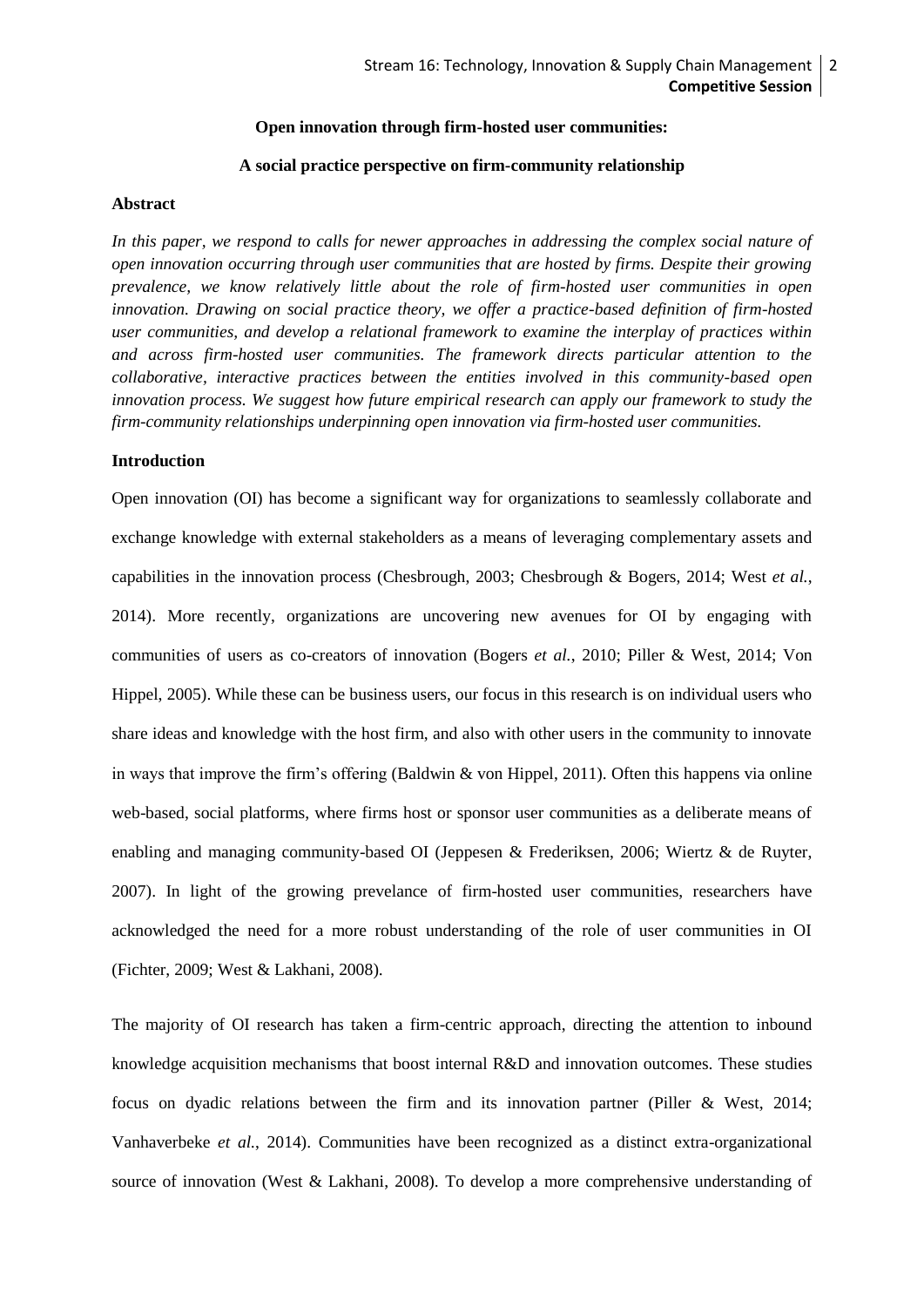user community-based OI, it is necessary to also study the phenomenon from the perspective of the users and the community, and adopt an approach that ultimately integrates intra- and extraorganizational perspectives [\(Vanhaverbeke](#page-18-4) *et al.*, 2014; [West & Lakhani, 2008;](#page-18-3) West *et al.*[, 2014\)](#page-18-0).

The role of communities have received only little focus in core OI literature [\(Randhawa](#page-17-2) *et al.*, 2014; [West & Lakhani, 2008\)](#page-18-3), with the limited research in this space also directed to Open Source Software (OSS) communities [\(Dahlander & Wallin, 2006;](#page-16-5) [von Hippel & von Krogh, 2003\)](#page-18-5). OSS communities fundamentally differ from other kinds of user communities both in structure and processes, making generalization of insights a challenge [\(West & Lakhani, 2008\)](#page-18-3). This highlights that OI research should focus more on how firms can engage with user communities [\(Jeppesen & Frederiksen, 2006;](#page-17-1) [West &](#page-18-6)  [Gallagher, 2006\)](#page-18-6), and manage firm-hosted communities (Ebner *et al.*[, 2009;](#page-16-6) Füller *et al.*[, 2008\)](#page-16-7).

The user innovation (UI) [\(e.g., von Hippel & von Krogh, 2003\)](#page-18-5) and community-based innovation studies [\(e.g., Nambisan & Baron, 2009\)](#page-17-3), complementary bodies of work also centred on distributed innovation, have directed more attention to other user communities, but the focus here has predominantly been on intra-community aspects and the role of users as innovators, such as peer-topeer assistance in OSS [\(Lakhani & Von Hippel, 2003\)](#page-17-4), sporting goods (e.g., [Franke & Shah, 2003;](#page-16-8) [Shah, 2006\)](#page-17-5) and other user communities. In the context of firm-hosted user communities, users interact not only with each other, but also with the host organization and its members. Noting that the firm and its value capture through the purposive exchange of knowledge with the user community is of primary concern to the OI paradigm, scholars have highlighted the need for a better understanding of the firm-community interactions and relationships that underpin the iterative knowledge flows in this form of OI (e.g., [Dahlander](#page-16-9) *et al.*, 2008[; Dahlander & Magnusson, 2005;](#page-16-10) [West & Lakhani, 2008\)](#page-18-3).

Collaboratively produced through mutual knowledge flows between the host firm, community and its user members, OI via firm-hosted user communities can be said to emerge from an interactive coupled model [\(Piller & West, 2014;](#page-17-0) [West & Bogers, 2013\)](#page-18-7). Here, the innovation is jointly developed *outside* the host firm through collaborative knowledge exchange between all entities involved. Knowledge flows in this type of OI cannot be isolated from the social interactions that individual users autonomously engage in within the collective community context, and with the host firm.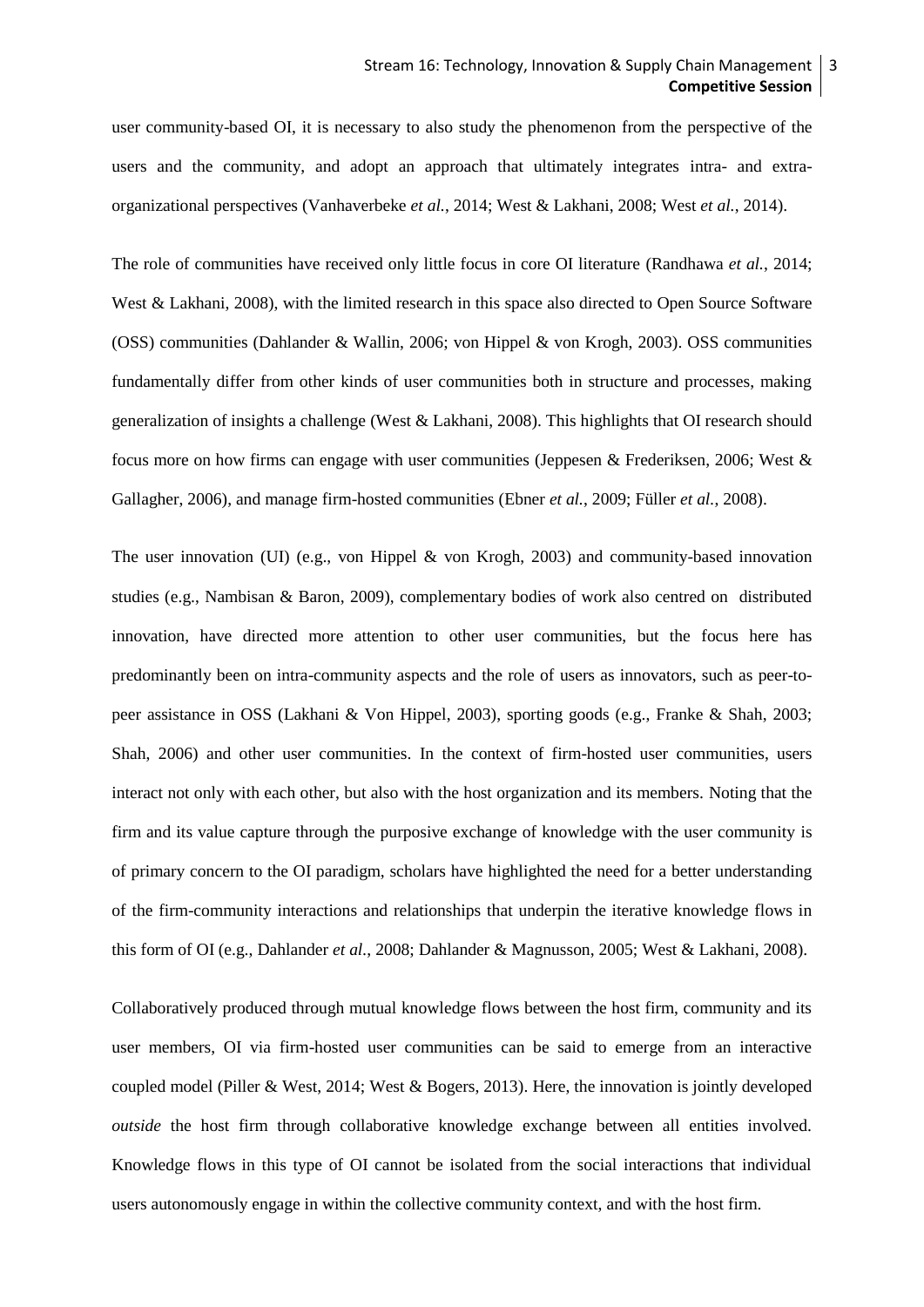## Stream 16: Technology, Innovation & Supply Chain Management | 4 **Competitive Session**

The complex structure and social dynamics in firm-hosted user communities challenge traditional conceptions of OI knowledge flows in the form of technology or IP through formal inter-firm arrangements such as R&D contracts or licensing agreements, and call for a more holistic, relational approach to address the social, interactive form of knowledge exchange in this context [\(Chesbrough &](#page-16-1)  [Bogers, 2014;](#page-16-1) [West & Bogers, 2013\)](#page-18-7). Studying the firm-community relationships, however, requires a theoretical lens that can connect these pivotal entities - host firm and the user community - with a particular focus on the social interactions linking them. Accordingly, in this paper we draw on social practice theory [\(Gherardi, 2008;](#page-16-11) [Gherardi & Strati, 2012\)](#page-17-6) to conceptualize 'OI through firm-hosted user communities' as a complex, relational practice and to examine the interplay of social practices that constitute firm-community relationships. We thus respond to OI scholars, who have called for the adoption of alternate theoretical lenses from outside the OI field [\(Bogers](#page-16-2) *et al.*, 2010; [Vanhaverbeke](#page-18-8)  [& Cloodt, 2014;](#page-18-8) West *et al.*[, 2014\)](#page-18-0) and in particular, draw on sociological and organizational behaviour perspectives [\(West & Lakhani, 2008\)](#page-18-3) to explore and better understand the role of user communities in OI.

We first apply the concept of community of practice (CoP) perspective [\(Brown & Duguid, 1991;](#page-16-12) Lave [& Wenger, 1991;](#page-17-7) [Wenger, 1998\)](#page-18-9) to offer a definition of firm-hosted user communities, thereby responding to the call of OI scholars to provide a clear delineation of the community construct underpinning our framework (e.g., West and Lakhani, 2008). We then use social practice theory to develop a relational framework that integrates the perspective of the community (and its users) and host organization, thus extending the hitherto firm-centric view to studying OI [\(Randhawa](#page-17-2) *et al.*, [2014;](#page-17-2) [West & Lakhani, 2008\)](#page-18-3). In keeping with the suggestion of practice scholars (e.g., Amin & [Roberts, 2008;](#page-16-13) [Gherardi, 2009a,](#page-16-14) [2009b\)](#page-17-8), the focus of this framework is the interactive, social, relational practices between these entities as the seat of knowledge flows through which OI emerges in the community context. Thus, our framework forms the basis to engage with the multidimensional, relational aspects that constitute the firm-community dynamics of OI. More specifically, we suggest how future empirical research can apply our framework to study various facets of firm-community collaboration – an area that remains under-researched till date (Dahlander, 2008; West & Lakhani,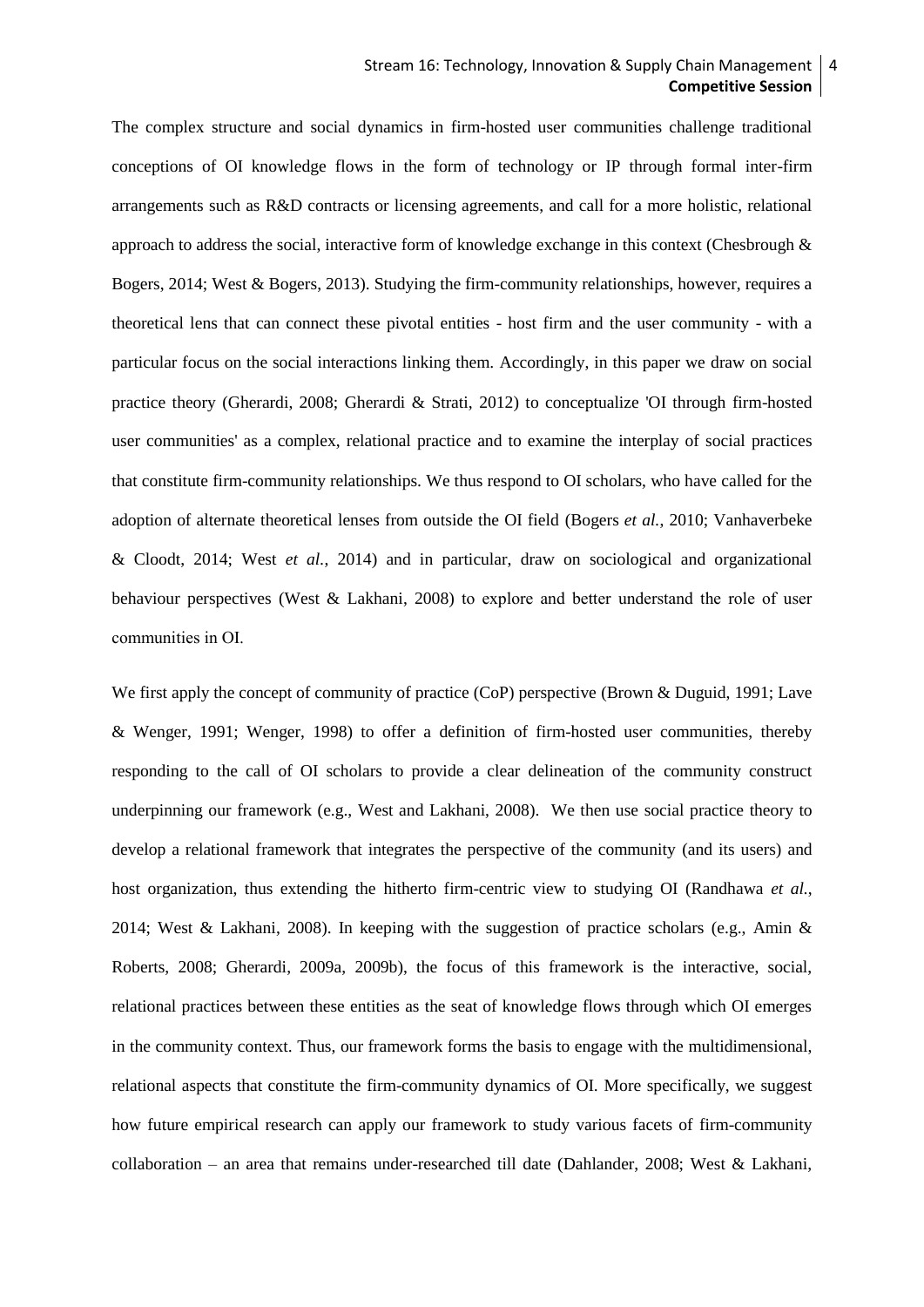2008). Thus, our research provides a significant contribution toward advancing our understanding of how firms can better engage user communities for OI.

#### **OI through firm-hosted user communities: Toward a social practice-based conceptualisation**

OI was originally implemented through dyadic collaboration between two firms, but today OI occurs increasingly when organizations tap into communities of users as external sources of innovation [\(Baldwin & von Hippel, 2011;](#page-16-3) [Piller & West, 2014\)](#page-17-0). Such firm-hosted communities can be involved across various stages of the OI process, and users take on multiple roles such as fans, hobbyists or experts depending on the nature of the innovation the community engages in. Starbuck's 'MyStarbucksIdea' and Dell's 'IdeaStorm' are online community platforms for ideation where users provide ideas on products and services, and evaluate others' ideas to assist firms in shortlisting implementation initiatives. Lego's 'Mindstorm' is a co-design initiative providing users and fans with a toolkit to design new solutions and prototypes. "Niketalk" is an online community of basketball players who design, evaluate and improve basketball shoes for Nike. Xerox's 'Open Xerox' and Nokia's 'Betalabsnokia' leverage lead users to test pre-commercialised products and share feedback for improvement. Some organizations (e.g., Threadless, Wikipedia) go a step beyond to base their business models around user community-based innovation and involve user communities across their entire value chain. For instance, Threadless, an online T-shirt company, user communities form the very essence of doing business; users submit creative designs, evaluate the designs and even take responsibility for advertising the products once produced.

Firm-hosted user communities have received only little research attention in the OI literature [\(Randhawa](#page-17-2) *et al.*, 2014; [West & Lakhani, 2008\)](#page-18-3). UI and community-based innovation studies have focused more on user communities, but these streams, driven by their key orientation towards users' personal utility and value in a communal context, have almost exclusively examined intra-community aspects (West & Lakhani, 2008). Firm-hosted user communities, where users contribute to innovations that are commercialized by firms (Chesbrough & Bogers, 2014), also entail interactions between the host firm and the user community. This highlights the need for understanding the firmcommunity relationships as a core aspect of OI (Dahlander & Magnusson; Dahlander *et al*., 2005;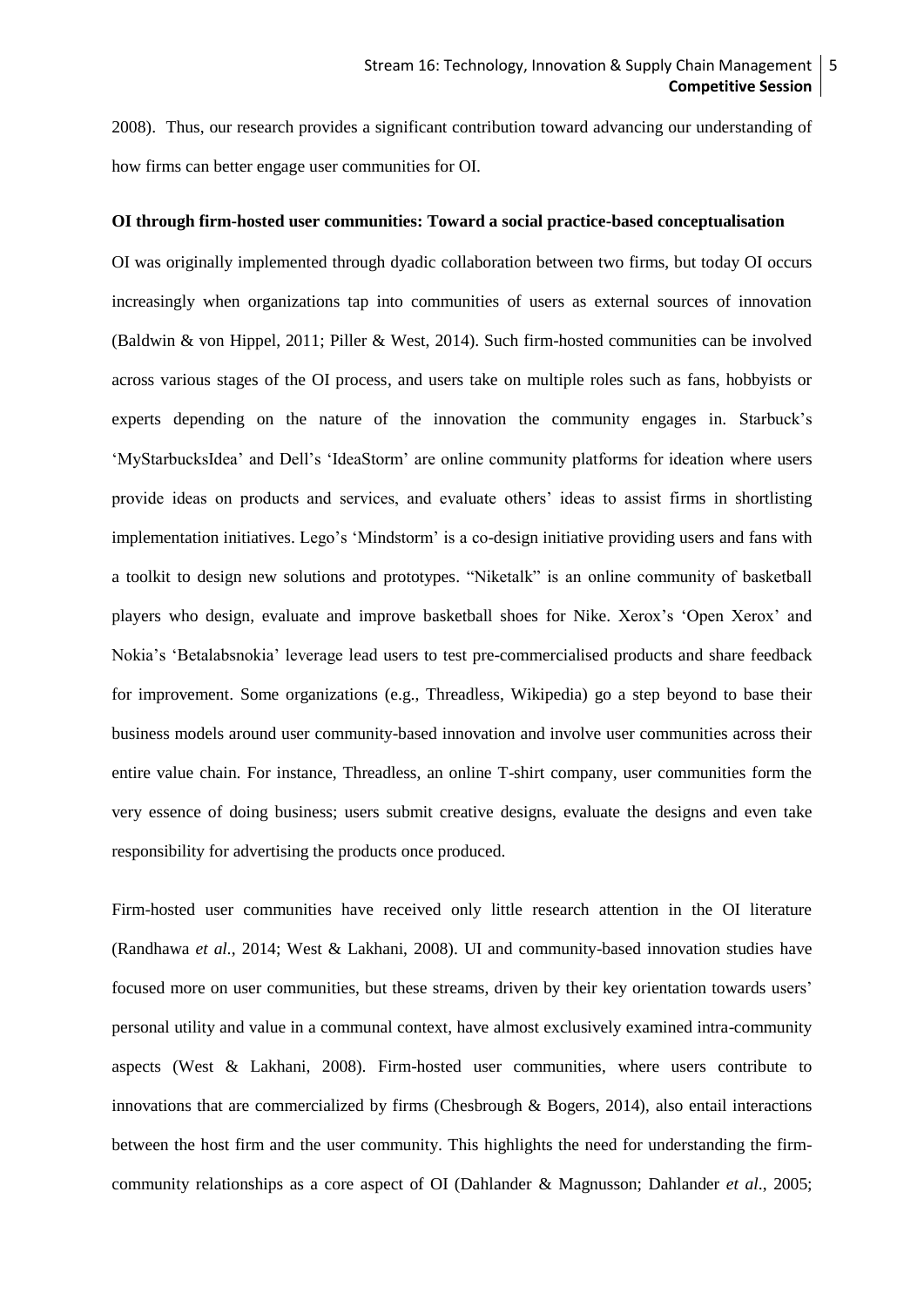West & Lakhani, 2008), especially with the OI paradigm being primarily concerned with the firms' appropriation of commercial value from innovation (Piller *et al*., 2014).

A cornerstone in the OI concept is the purposeful inflows and outflows of knowledge between the firm and entities that form part of the collaborative platform forming the key enabler of value capture by the innovating firm. (Chesbrough & Bogers, 2014). Accordingly, current OI research has studied knowledge exchange processes predominantly using absorptive capacity [\(Cohen & Levinthal, 1990\)](#page-16-15), exploration and exploitation [\(March, 1991;](#page-17-9) [Rivette & Kline, 2000\)](#page-17-10) and the knowledge-based view [\(Kogut & Zander, 1996\)](#page-17-11) as theoretical lenses. These perspectives have suited extant research that has largely adopted a firm-centric approach to explain the exploitation and integration of knowledge viewed as tangible stocks in the form of technology or IP mainly in inter-firm dyads or network-based structures [\(Aslesen & Freel, 2012;](#page-16-16) [Lichtenthaler & Lichtenthaler, 2009\)](#page-17-12) that are governed by formal arrangements such as R&D contracts or IP transfer agreements.

These conventional conceptions that view knowledge exchange as a planned, mechanistic process appear inadequate in the context of firm-hosted user communities where OI emerges from an interactive coupled model [\(Piller & West, 2014;](#page-17-0) [West & Bogers, 2013\)](#page-18-7). Here innovation is jointly produced through mutual knowledge exchange that is embedded in social interactions between the firm and the user community, and amongst users within the community itself, thus introducing much more complex dynamics to the creation and integration of knowledge [\(Chesbrough & Bogers, 2014\)](#page-16-1). A comprehensive understanding of firm-community relationships hence requires a framework that accounts for these social interactions and how they shape the dynamics between the firms and the community. We suggest that social practice theory which conceives knowledge as situated in social practice [\(Gherardi, 2001,](#page-16-17) [2009c\)](#page-17-13), is well suited to explain how knowledge sharing interactions occur and drive OI in this context. We now adopt a social practice perspective on knowledge exchange and OI in firm-hosted user communities.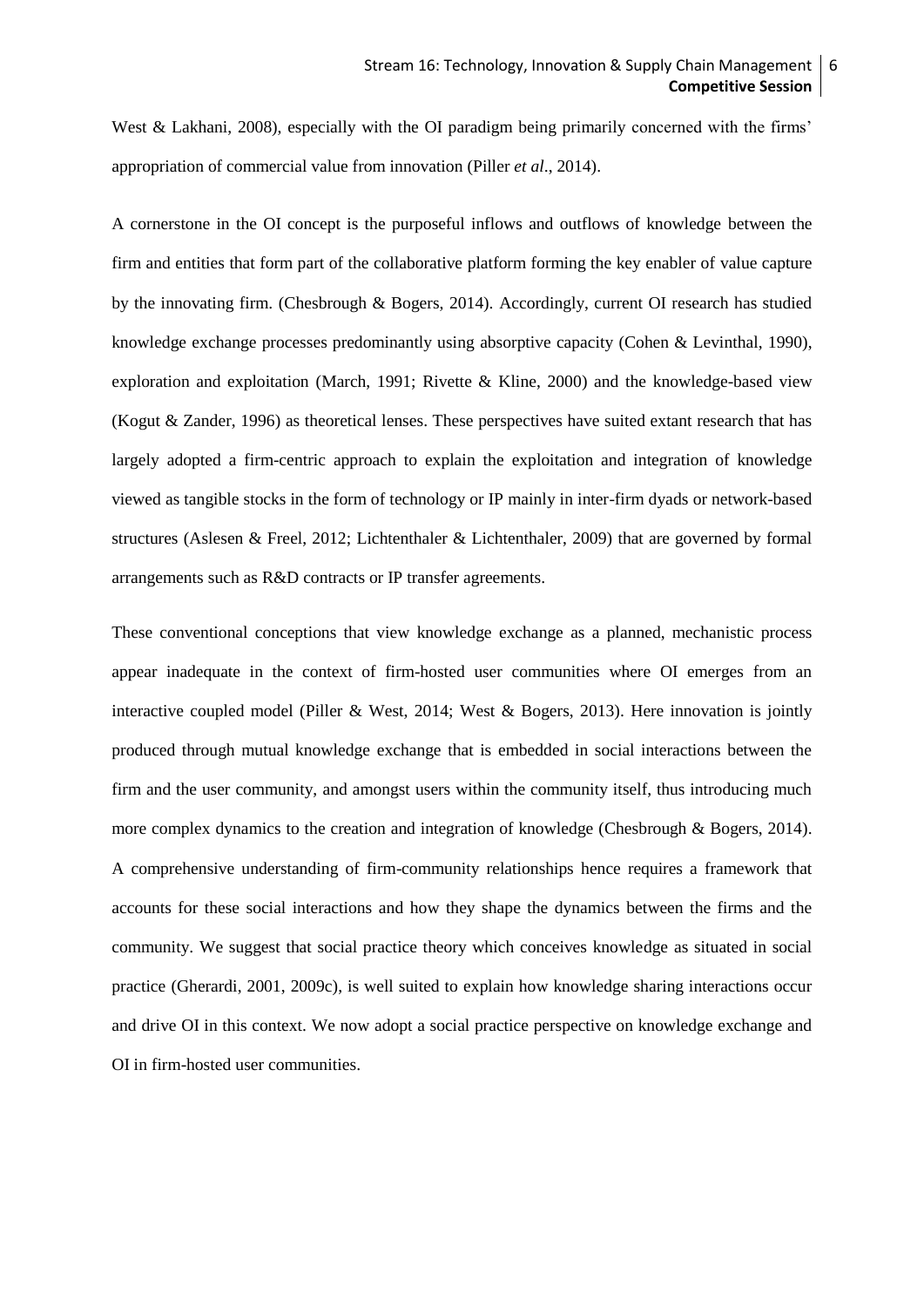## **A social practice view of knowledge for OI via firm-hosted user communities**

According to social practice theory, knowledge does not reside in people's heads or in databases, but is instead an activity that people 'do' together [\(Nicolini, 2011\)](#page-17-14). From this perspective, knowledge and learning is seen as grounded in mundane, everyday practices, leading to the notions of knowing-inpractice and learning-in-practice [\(Gherardi, 2008;](#page-16-11) [Gherardi & Nicolini, 2000\)](#page-17-15). These works draw on earlier ideas on human knowledgebability that view knowledge as actively constructed in practice [\(Bourdieu, 1977\)](#page-16-18), intricately tied to social routines [\(Giddens, 1979\)](#page-17-16) and situated action [\(Lave, 1988\)](#page-17-17). According to Gherardi (2009b), knowledge is not a static entity but a consequential activity that is dynamically and relationally produced when social actors engage in practice.

Practices, as defined by social practice theory, are linked and implicit ways of understanding, saying, and doing things (Schatzki, 1996). The practice perspective focuses on the situated nature of action as enacted by actors and manifested in interactions with other actors, in the site where the action occurs [\(Nicolini, 2011\)](#page-17-14). Social practice theory pays attention to how actors, actions and structures interact and co-evolve. By viewing knowing and learning as socially situated, social practice theory acknowledges the social complexity of knowledge sharing as a process that goes beyond mere acquisition and transfer of bodies of knowledge [\(Brown & Duguid, 1996;](#page-16-19) [Lave, 1988\)](#page-17-17). Critical to practice theory is the relationship between specific instances of situated action and the social world in which the action takes place. Thus, this perspective specifically sensitizes us to the importance of interactions between entities that form part of the practice, and is hence well suited to our context.

We now apply the social practice lens to frame knowledge exchange relationships for OI in firmhosted user communities. First, we define firm-hosted user communities by drawing on the concept of CoP [\(Brown & Duguid, 1991;](#page-16-12) [Lave & Wenger, 1991;](#page-17-7) [Wenger, 1998\)](#page-18-9), and clarify the conceptualisation of the community construct applied in our framework. Second, we develop a relational framework that is grounded in the theorizing principles of social practice to understand how innovation occurs through firm-hosted user communities, particularly in relation to firm-community interactions. Finally, we suggest how this framework can be applied for a clearer understanding of topical aspects of the firm-community relationship.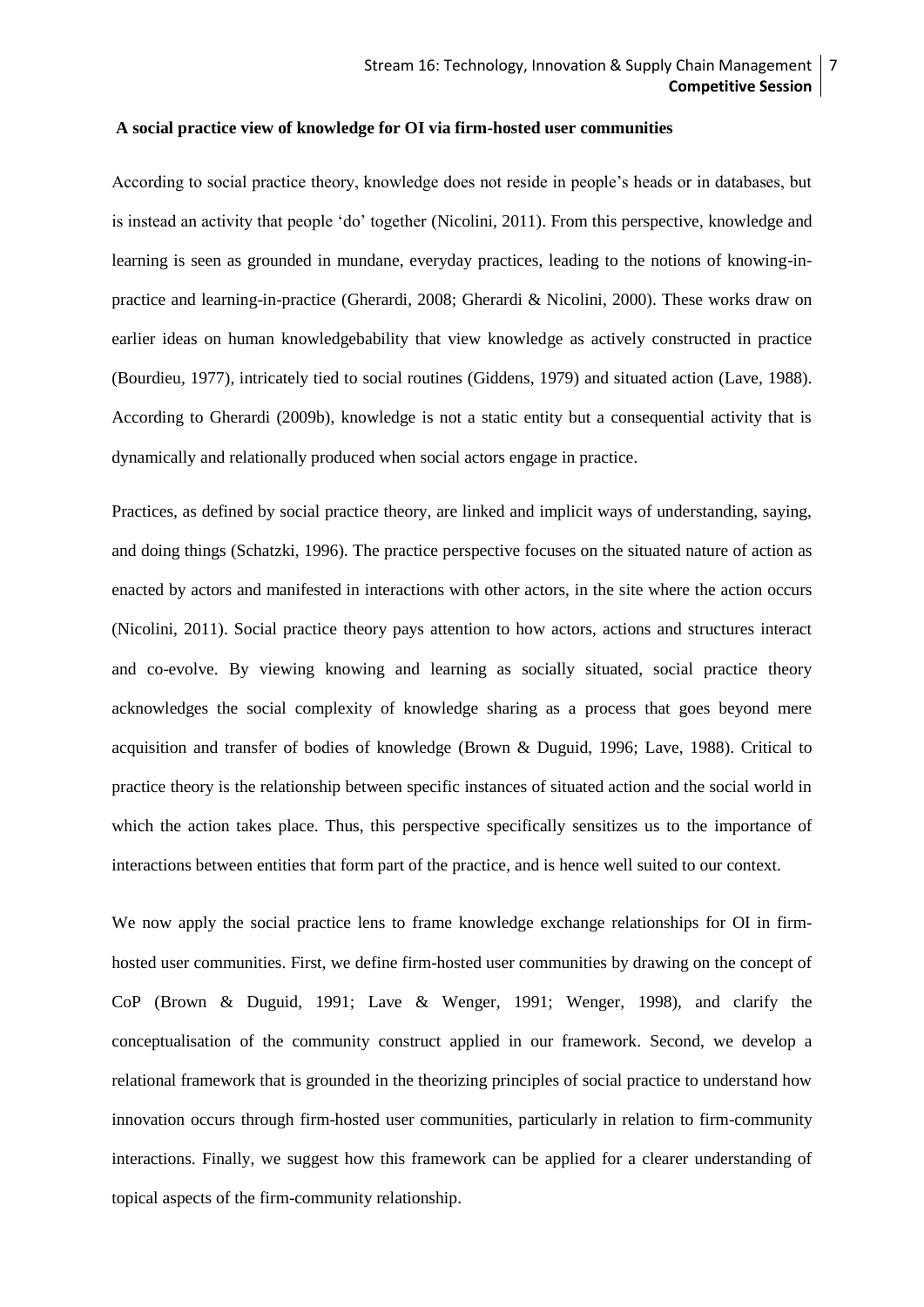#### **Firm-hosted user communities as a 'community of practice'**

Underpinned by the notion of social practice theory, CoP has been conceived as a social space where knowledge, learning and innovation emerge in a community context (Brown & Duguid, 1991; Wenger, 1998; Lave & Wenger, 1991). The idea of knowledge and learning that underpins CoP is consistent with how it has been conceived in practice-based studies; that is, knowledge and learning are situated in a social structure (i.e. the community) and emerge out of the relational dynamics within and across these communities. Further, the concept of CoP also links learning with innovation because it explains how knowledge sharing processes and reciprocal interactions that are situated within a social context may lead to innovation (Brown & Duguid, 1991), even in online communities [\(Amin & Roberts, 2008\)](#page-16-13). Therefore, we use the concept of CoP to define the construct of firm-hosted user communities. We thereby respond to the call of West and Lakhani (2008) for a clear definition of the community construct in the context of OI.

CoPs are emergent structures where the basis for knowledge, learning and innovation lies in the individual members' participation in the collective practices of the community. In CoPs, members pursue a common domain of interest by engaging in communal activities through mutual interactions and informal knowledge sharing, around which the community develops a shared repertoire of resources including routines, tools, artefacts and common ways of doing things. It is as a result of these activities that CoPs collective learning and innovation is produced (Brown & Duguid, 1991; Wenger & Snyder, 2000; Ystrom, 2010).

Comprising of a group of users informally and contextually bound together by shared domain of interest and the pursuit of a joint enterprise, user communities meet the description of a CoP (Lave & Wenger, 1991; Brown & Duguid, 1991, Wenger, 1998). User communities are to a high degree emergent and self-forming, establish common ways of working through mutual engagement, and develop a shared repertoire of tools and artifacts, in a way that resembles CoP [\(Roberts, 2006;](#page-17-18) [Swan](#page-17-19) *et al.*[, 2002\)](#page-17-19). The mutual relationships and knowledge sharing in such CoPs contribute to learning and innovation (Brown & Duguid, 1991; Wenger & Snyder, 2000; Ystrom, 2010). User communities serve as collaborative, open arenas where users from around the world come together voluntarily,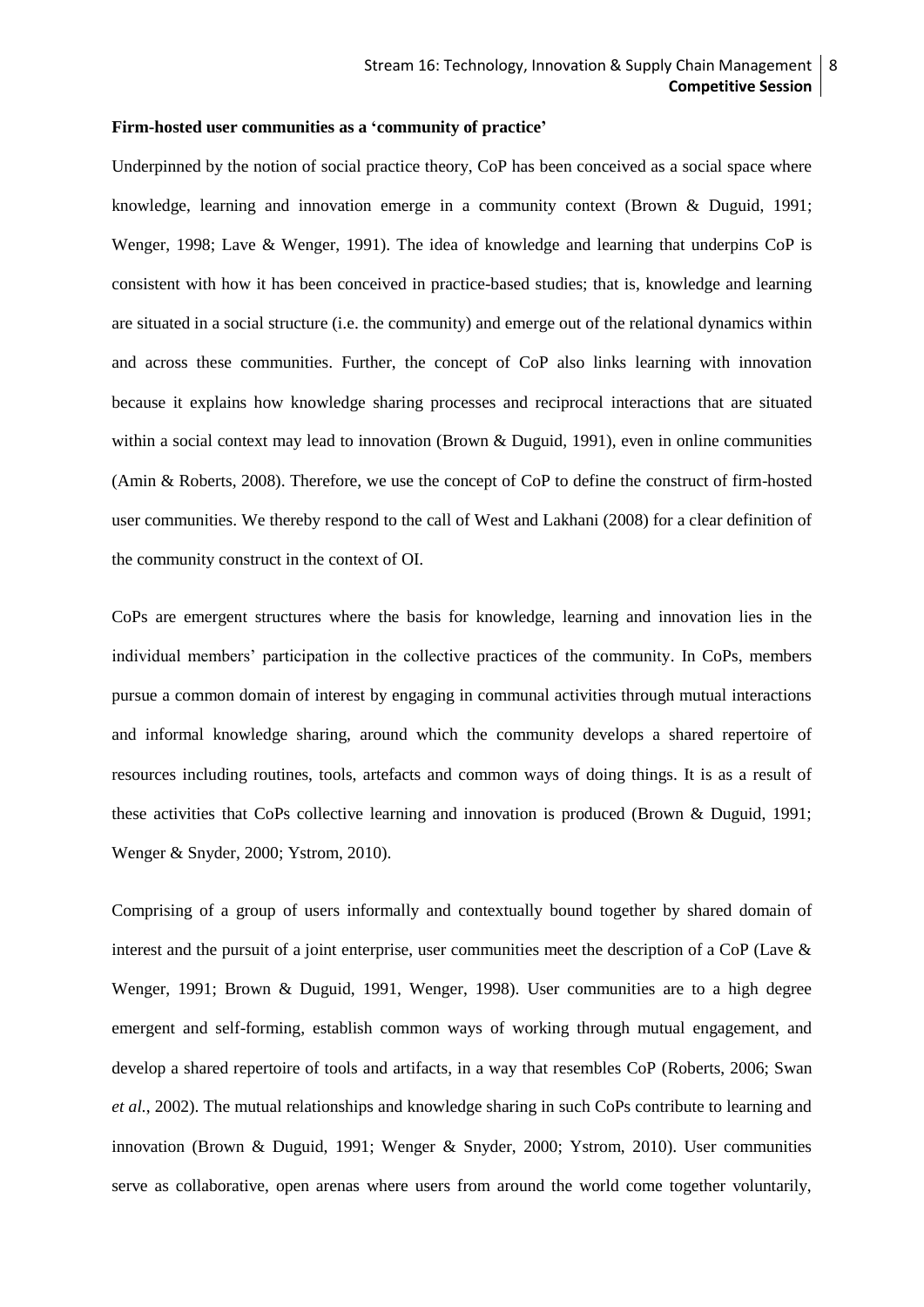participate in joint activities and reciprocal relations, and share knowledge actively leading to the collective emergence of innovation (Füller *et al.*[, 2008;](#page-16-7) [von Hippel & von Krogh, 2003\)](#page-18-5).

Such user communities are predominantly virtual with online technological platforms bringing together disparate and distributed users temporally and spatially. Research on virtual CoPs suggests they are organic, emergent structures constituted and reconstituted through interactions among community members, and between community and members of the larger institutional environment [\(Ardichvili](#page-16-20) *et al.*, 2003; Barab *et al.*[, 2004;](#page-16-21) [Henri & Pudelko, 2003;](#page-17-20) [Hung & Nichani, 2002\)](#page-17-21). Amin and Roberts (2008) stress how web-based technology mediates these interactions in online innovation communities to create virtual sociality that spurs collaborative knowledge exchange and innovative activities and behaviour. In the case of firm-hosted user communities, these social interactions occur through online collaborative platforms hosted by the firm amongst users, and between the users and the host firm members who also form participants in the online community (Figure 1).

#### Insert Figure 1 here

Thus, applying the characteristics of a CoP, we define firm-hosted user communities as: *an online space initiated and hosted by a firm where users pursue innovation by mutually engaging in social practices with each other and with members of the host firm by drawing on a common repertoire of resources and socially constructed understanding.* It is through this complex, relational process that OI emerges in firm-hosted user communities. Thus, the CoP-based conceptualisation not only highlights the role of the collective social practices of the community but also the role of the individual user (the human actors) in engaging in and shaping those social practices, thus integrating the individual and collective levels.

In line with Brown and Duguid (2000), our CoP-based definition and conceptualisation of firm-hosted user communities is firmly grounded in social practice theory. In other words, our focus goes beyond studying CoP (i.e. firm-hosted user communities) as a spatial structure for innovation practices, to the actual enactment and embodiment of practices by actors participating in these communities, as the key to knowledge interactions that drive innovation [\(Gherardi, 2009a\)](#page-16-14). This is in sync with the view of Gherardi (2009a, 2009 Intro) that the intellectual roots of the concept of CoP lie so clearly in practice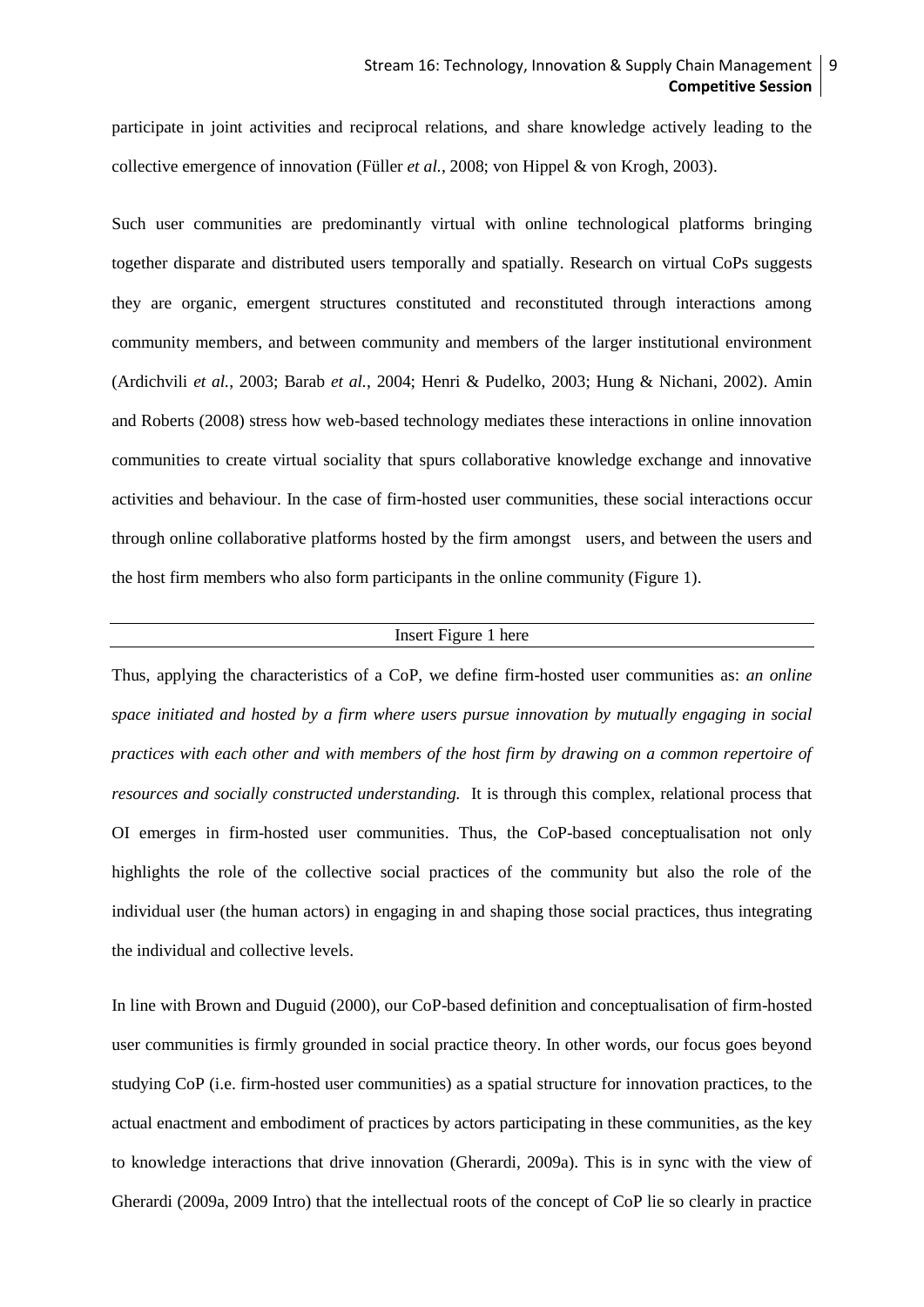theory that there is merit in reversing the terminology from CoP to the 'practice of community' [\(Gherardi, 2009a\)](#page-16-14), thus foregrounding the role of the social, relational practices that underpin the knowledge interactions within and across the community (Amin & Roberts, 2009). In line with [\(Siedlok](#page-17-22) *et al.*, 2015), we take the view that the development of social practices is fundamental to the emergence and sustenance of the community. In the next section, we apply this approach to develop a practice-based relational framework that can serve as the foundation for studying the complex, social, relational practices involved in OI via firm-hosted user communities.

#### **Relational framework of OI through firm-hosted user communities**

In keeping with social practice ontology, we conceive the phenomenon of OI via firm-hosted user communities to be fundamentally constituted of and produced by the social practices that the actors (users and organizational members belonging to the community) collaboratively engage in. Thus, social practice becomes the fundamental building block of the phenomenon under investigation [\(Feldman & Orlikowski, 2011;](#page-16-22) [Orlikowski, 2002,](#page-17-23) [2010\)](#page-17-24), with the reciprocal relations between the actors and their activities forming our primary focus. We also use social practice as a theoretical lens (Feldman & Orlikowski, 2011). This aids our objective of understanding the "how" of the phenomenon, that is, how OI is embedded in the way the social practices within and across user communities are produced and reproduced. Applying the theorizing principles of practice theory bears key implications to our framework: first, we regard innovation to be situated in social participation; in fact it is a by-product of engagement in the various social practices of the CoP (Wenger, 1998; Lave & Wenger, 1991; Brown & Duguid, 1991). Second, following Schatzki (1996), we see CoPs as spaces where the individual (users and firm members) and collective (user community and host firm), assuming blurred boundaries between these actors, their practices and the sociomaterial structures. Third, we view CoP members as engaging in iterative social interactions and knowledge exchange, and stress the mutual interconnectedness and recursive relationships between actors, actions and structures.

Practice have been said to comprise of a set of actions linked by: (1) rules, (2) know-how (3) ethos, (4) motivation, and (5) material artefacts [\(Antonacopoulou, 2008;](#page-16-23) [Schatzki, 2005;](#page-17-25) [Warde, 2005\)](#page-18-10). We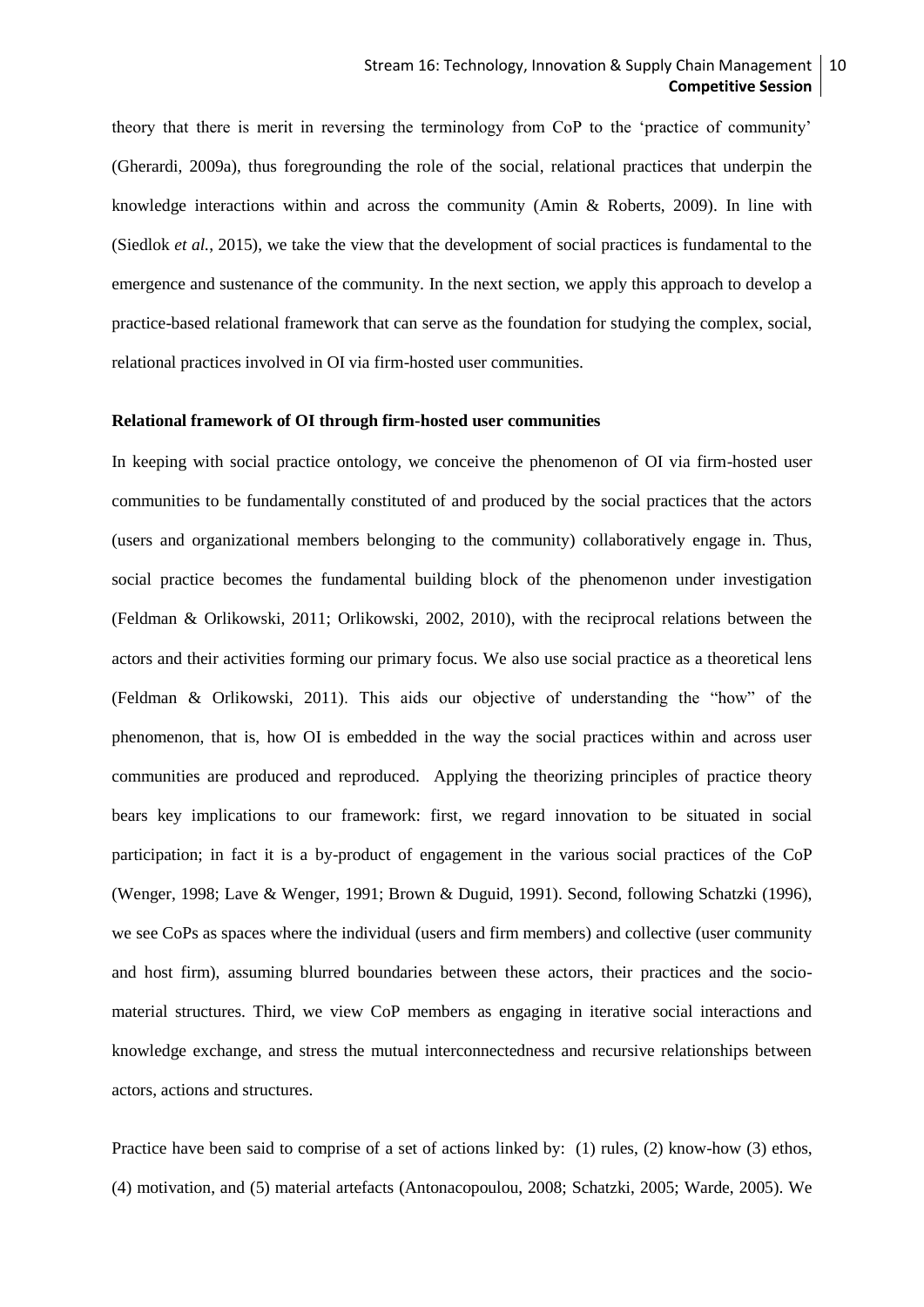## Stream 16: Technology, Innovation & Supply Chain Management | 11 **Competitive Session**

adapt these elements of practice to our context as follows: the practical activities carried out by actors (users and organizational members) in the community are organized through (1) rules – explicit procedures, principles, precepts and formal instructions for community engagement (laid by the host firm); (2) know-how – practical understandings, knowledge of what to say and do, tacit cultural templates for understanding and action; (3) ethos  $-$  soft elements driven by two aspects: i) community-developed norms, values, and informal routines and rituals, ii) member identity formation and meaning-making processes through participation in community actions; (4) motivation – *telos*, purpose or objective of the community; and (5) material artefacts – IT systems, collaboration platforms and tools for community engagement (provided by the host firm). These form the building blocks of our relational framework which are inextricably linked and mutually constitute each other to form the practice of OI through firm-hosted user communities.

Central to practice is not only examining its constituent elements, but also understanding how these elements connect with each other. Antonocopoulou (2008, 2009) do this by extending McIntyre's (1985) account of practice as a dynamic between external goods – 'hard', tangible aspects such as wealth, social status, prestige, fame, power and influence – and internal goods – 'soft', intangible qualities that are internal to the character of the practice in the way practitioners choose to perform a practice. She brings attention to the ways in which a practice emerges as a result of the *tension* between its external and internal goods of practice. Following this, we argue that OI in firm-hosted user communities emerges through the *tension* between its internal and external goods. In keeping with McIntyre (1985), the institution (i.e. the host firm) almost exclusively manages the external goods, while internal goods are developed by the community through mutual engagement processes. Thus, our relational framework presents firm-community relationships as being reflected as *tensions* between the elements of practice embodied in its internal and external goods (Figure 2).

## Insert Figure 2 here

Here, the external goods are those 'hard', measurable, performative elements – rules and material artefacts – both provided by the host firm. Also, forming an external good is the expected rewards – profit appropriation for the host firm, and extrinsic aspects such as money, prize, status, prestige recognition for the user participants. The internal goods, on the other hand, include the 'soft', social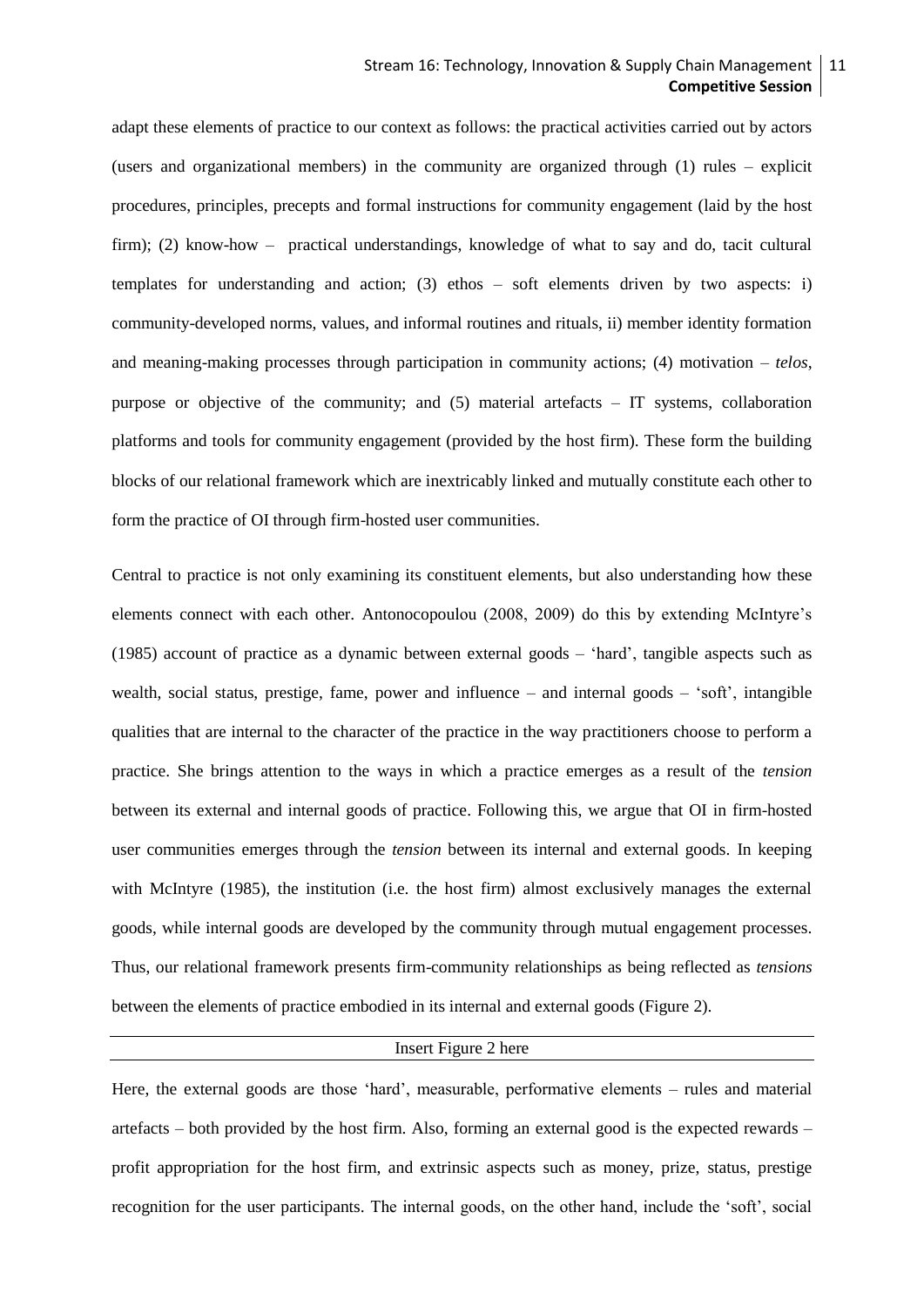## Stream 16: Technology, Innovation & Supply Chain Management 12 **Competitive Session**

elements developed by the community - know-how (i.e. practical understandings) and ethos (i.e. communal norms, values, routines and rituals, as well as member identities and meaning-making processes). The social value users derive through their community engagement is also an internal good. These internal goods operate at a conscious and unconscious level, providing meaning and significance to the external goods. The internal and external goods are *in-tension.* Motivation itself can be seen as an overarching force that guides the internal and external goods – and their interactions. Thus, the internal and external goods, driven by motivation of the practice, link the host firm with the community. Focussing on the *tension* between the internal and external goods provide a useful way to empirically engage with firm-community interactions. Our social practice framework accounts for two key aspects of firm-hosted user communities as a CoP:

*Multi-entity structure:* The framework presents firm-hosted user communities as a distributed system of multiple entities - the host firm members, the community and its user members (Vanhaverbeke *et al.,* 2014a; West & Lakhani, 2008), along with the elements of their social practices in the CoP. This is in alignment with a practice-based view which would depict a CoP not as a mere aggregation of its members (and their characteristics) but through the relations shaped by their practices. Our framework aids granular insights on how host firm's practices link with (user) community practices allowing for analysis at both the collective and individual level. In keeping with the practice-based approach, we represent this multi-entity structure as a "texture of practice" [\(Gherardi, 2009c\)](#page-17-13) and theorize dualisms as constituted mutually by linking the individual and the collective aspects of the CoP.

*Relational processes:* The framework draws attention to the mutual embeddedness and relational interdependencies between the actors, practices and their context, thus acknowledging the collaborative, social connections between them (Piller *et al*., 2014; West & Lakhani, 2008). We anticipate using the framework to analyse the mutual knowledge sharing practices and recursive interactions between the entities that constitute firm-community collaboration. We take the view that one can understand actions only in *relation* to the practical contexts in which they are situated. Underpinned by relational thinking in practice theory, the framework looks not only at the recursive relation between entities but regards situated practice as the locus for the production and reproduction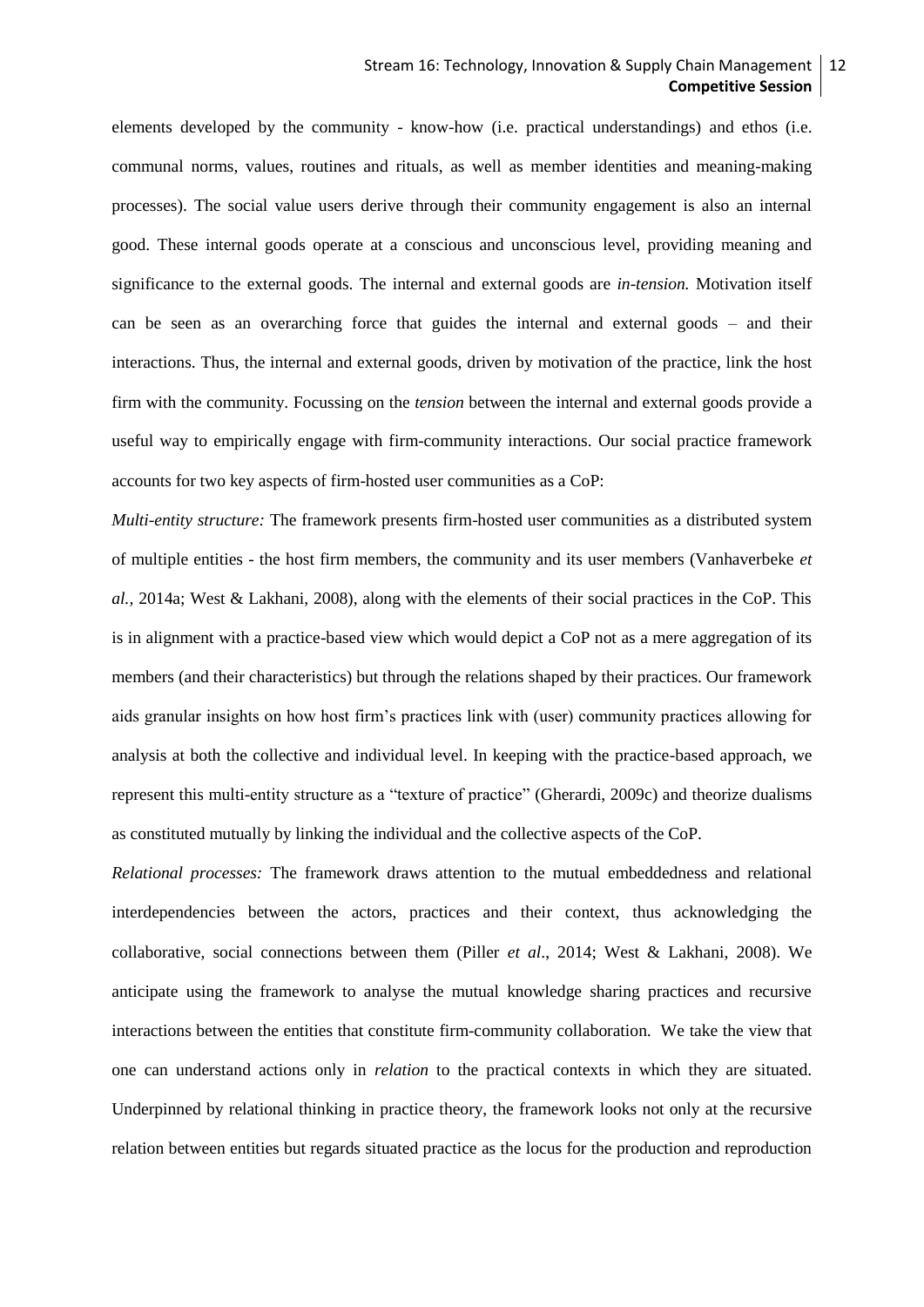of relations. In the next section, we present some topical facets of firm-community relationships that can be examined through this social practice-based framework.

#### **Avenues for future research**

While social practice theory serves as a useful lens to explore intra-community and firm-community dynamics, our focus in this paper has been on developing framework to study the ways in which the host firm interacts with the user community. This framework can be applied to explore a multitude of research opportunities, but we suggest three aspects of firm-community relationships that can be examined fruitfully using the notion of *tension* integral to our framework. Similar to Siedlok et al. [\(2015\)](#page-17-22), we posit that understanding the tensions that underpin firm-community dynamics can help host firms formulate support initiatives that aid in orchestrating the firm's practices with those of the (user) community, and thus overcome barriers to the creation and capture of value through community-based OI.

*Community governance*: While the host firm provides the explicit rules, including policies and protocols, as well as material artefacts that govern participant behaviour, the users also develop shared understanding and practical know-how that guide how they engage in the community practices. Users also become socialized into community norms i.e. the "shared beliefs about what actions and attributes bring respect and approval (or disrespect and disapproval) from oneself and others" (Cancian, 1975, p. 6; see also Füller *et al.,* 2007). Participant behaviour tends to be as influenced by community norms as those of the host firm (Lindenberg, 2001; Dholakia et al., 2004). In similar vein, communities also develop social values and informal rituals which also influence their self-governing traits. It is hence interesting to examine the tension between the explicit and tacit, the canonical and non-canonical (Brown & Duguid, 1991) aspects of the practice. A better understanding of how these actually plays out in firm-hosted user communities can feed into better aligned community governance practices – a topic of high pertinence to OI research (Dahlander *et al*., 2008).

*Symbolic value creation:* Another unexplored area in OI research pertains to how users develop and derive social, symbolic value through their participation in firm-hosted communities (Dahlander *et al*., 2008). Even UI and community literature has narrowly focused on innovation as improvements to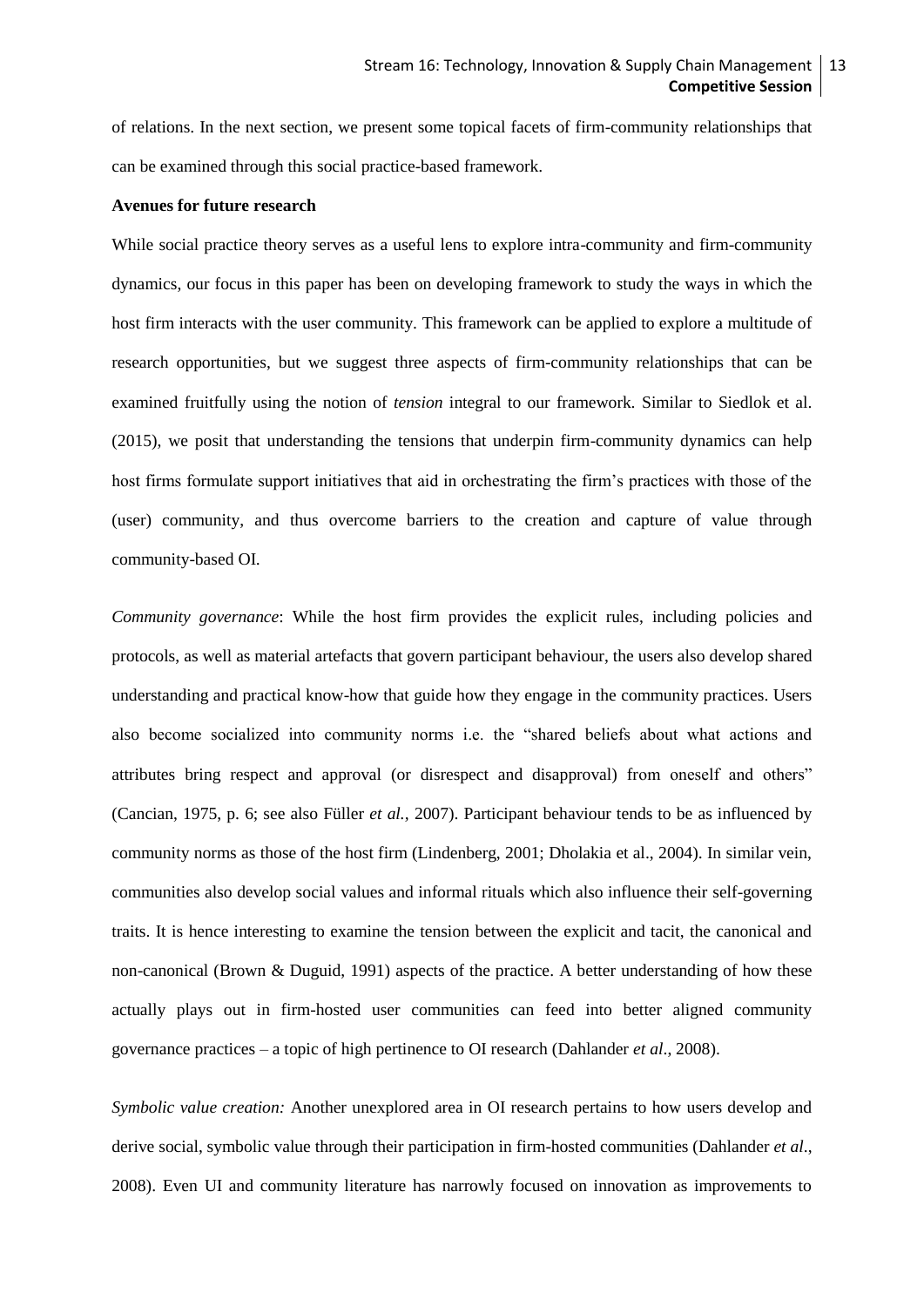### Stream 16: Technology, Innovation & Supply Chain Management | 14 **Competitive Session**

product features, technology or processes, and has rarely recognized the social, symbolic aspects of innovation that unfolds through shared, meaning-making processes in the community context. Through their emotional engagement with the practice, users co-construct social identity and assign symbolic meaning to their actions in the community context (Nicolini, 2011). It is hence topical to examine how users develop social identity through differentially incorporating elements of the practices of the community and the host firm (Schatzki, 2005), and how these shape their intrinsic motivation to participate in open innovation [\(Shah, 2006\)](#page-17-5). Users negotiate identities through their perceived relationship and sense of belonging to the community. At the same time, their relationships and experiences with the host firm also contribute to their sense of identity. The construction of user identities reflects how the user perceives the host organization. For example, a primary reason why users become and remain members of a brand community is related to how their association with the organization's brand allows them to construct a desirable image of themselves. An interesting research avenue hence is to examine the tension between users' social, symbolic value through their relationship with the community vis-à-vis the host firm. These insights can determine a way for firms to align their community engagement practices so as to enable users' social, symbolic value creation.

*Motivation:* Host firms are primarily focussed on capturing value from OI communities, that is, they are profit –driven in their motivation. Users, on the other hand, are motivated by social factors derived by their communal participation, interactions, knowledge sharing and learning in the community context. A related dynamic of interest is between two potentially conflicting orientations that communities may exhibit: a *telo ludic* orientation where the community is orientated towards achieving outcomes typically specified by the host firm and directed towards its commercial objectives; and a *communo ludic* orientation, where social objectives of the community take precedence and value co-creation is both a direct product and by-product of the innovation activities of community members [\(Kozinets](#page-17-26) *et al.*, 2008). These competing motivations lead to firm-community tensions worth examining.

It is clear that a variety of research questions can be empirically investigated by using this framework to address diverse aspects of firm-community relationships. The focus in such a practice-based study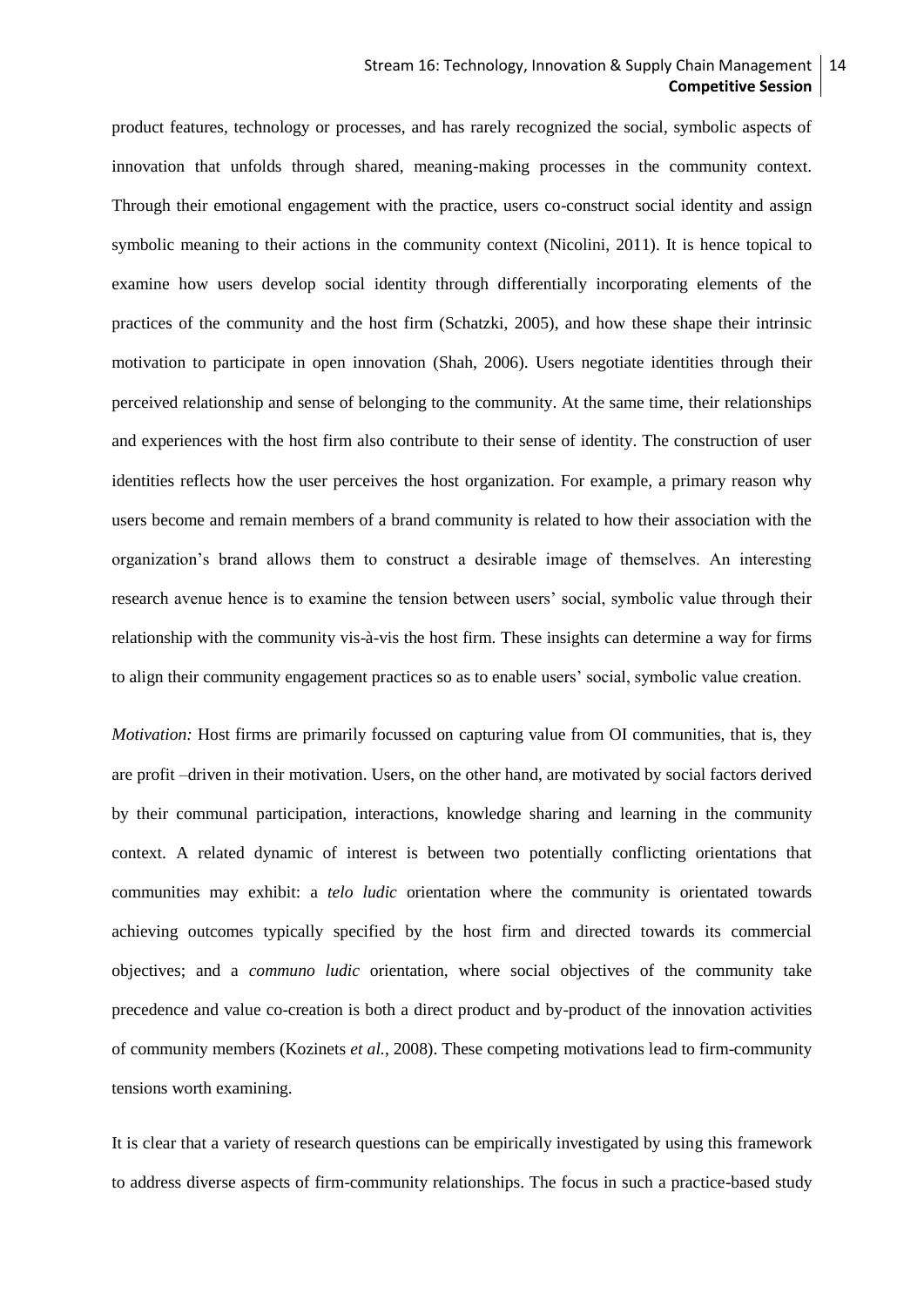is on the theoretical relationships between the actors and their practices viewed as distinct yet interconnected aspects of the phenomenon (Feldman & Orlikowski, 2011). In keeping with social practice theory, it is the actual enactment of host firm and (user) community practices in the CoP (and not just the CoP as a structural entity itself) that forms the core of inquiry (Brown & Duguid, 1991; Gherardi, 2009a; Roberts, 2006). The objective of analysis in such a practice-based study is to focus on the relations between them that unfold in practice (Amin & Roberts, 2008).

#### **Conclusion and key contributions**

Responding to the need for newer approaches in studying the multidimensional, relational aspects of OI via firm-hosted user communities, in this paper, we conceive a way of exploring firm-community relationships constituting this phenomenon from a social practice perspective. We offer a practicebased definition of firm-hosted user communities, and develop a relational framework that lays the ground for deepening the theoretical understanding of how OI emerges through firm-hosted user communities, in particular, the firm-community interactions - an area that has not yet received sufficient research focus (Chesbrough & Bogers, 2014; West & Lakhani, 2008; West & Bogers, 2014). Adopting a social practice view offers key advantages: first, by viewing practices as the fundamental building blocks, and tracing the interplay between them, a social practice perspective aids a more fine-grained understanding of the complex mechanisms underpinning firm-community relationships. Second, the relational thinking underpinning social practice theory allows us to bring focus to the interactive, collaborative practices as the seat of knowledge exchange between the entities involved. Third, by accounting for the individual users' symbolic meaning making practices, along with the collective community's socio-cultural practices, this practice-based approach serves to extend the firm-centric approach dominant in extant OI research and enables a holistic understanding of OI via user communities (Vanhaverbeke et al., 2014a; Chesbrough & Bogers, 2014). Social practice orchestration between firm and community can translate into better firm-community collaboration, and better balance between firm's value capture and community's value creation. Through this, firms are in a better position to foster and nurture user communities for sustained OI.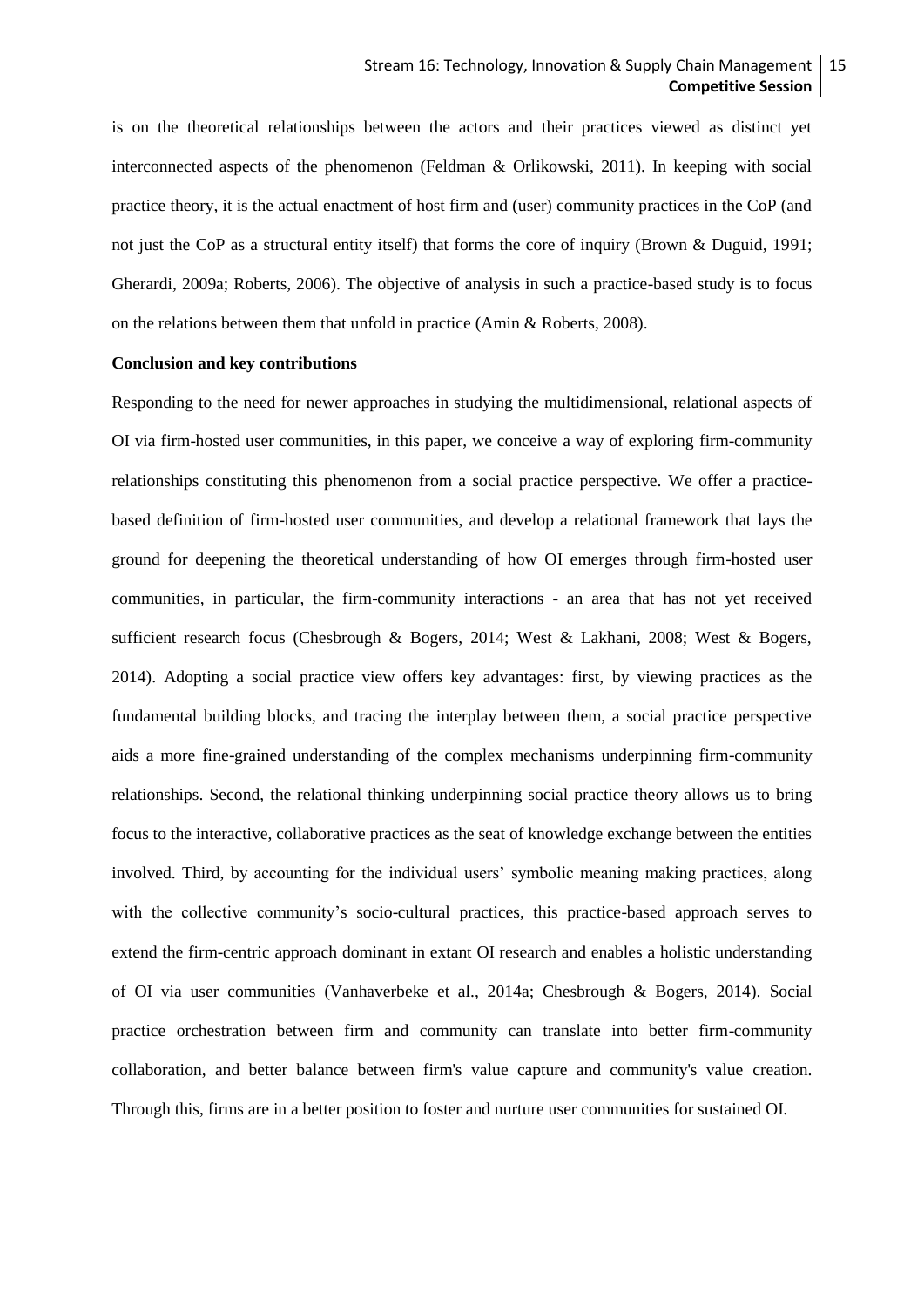



**Figure 2: Practice-based relational framework** 

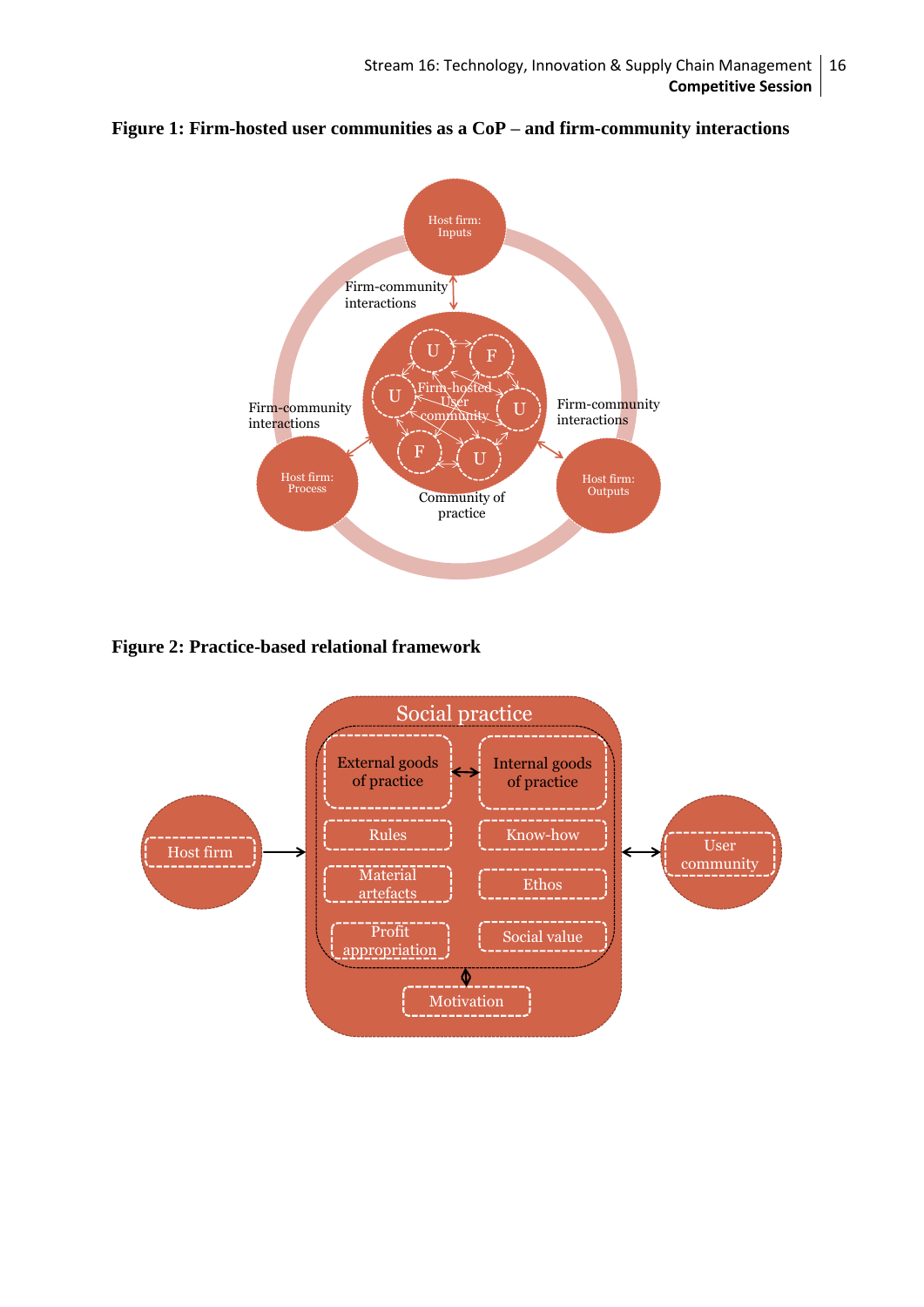## **References**

- <span id="page-16-13"></span>Amin, A. and Roberts, J. 2008. Knowing in Action: Beyond Communities of Practice. *Research policy* **37** (2): 353-369.
- <span id="page-16-23"></span>Antonacopoulou, E. P. 2008. On the Practise of Practice: In-Tensions and Ex-Tensions in the Ongoing Reconfiguration of Practices. *Handbook of new approaches to organization studies* 112-131.
- <span id="page-16-20"></span>Ardichvili, A., Page, V. and Wentling, T. 2003. Motivation and Barriers to Participation in Virtual Knowledge-Sharing Communities of Practice. *Journal of knowledge management* **7** (1): 64- 77.
- <span id="page-16-16"></span>Aslesen, H. W. and Freel, M. 2012. Industrial Knowledge Bases as Drivers of Open Innovation? *Industry and Innovation* **19** (7): 563-584.
- <span id="page-16-3"></span>Baldwin, C. and von Hippel, E. 2011. Modeling a Paradigm Shift: From Producer Innovation to User and Open Collaborative Innovation. *Organization Science* **22** (6): 1399-1417.
- <span id="page-16-21"></span>Barab, S., Schatz, S. and Scheckler, R. 2004. Using Activity Theory to Conceptualize Online Community and Using Online Community to Conceptualize Activity Theory. *Mind, Culture, and Activity* **11** (1): 25-47.
- <span id="page-16-2"></span>Bogers, M., Afuah, A. and Bastian, B. 2010. Users as Innovators: A Review, Critique, and Future Research Directions. *Journal of management*.
- <span id="page-16-18"></span>Bourdieu, P. 1977. *Outline of a Theory of Practice*. vol. 16, Cambridge university press.
- <span id="page-16-12"></span>Brown, J. S. and Duguid, P. 1991. Organizational Learning and Communities-of-Practice: Toward a Unified View of Working, Learning, and Innovation. *Organization science* **2** (1): 40-57.
- <span id="page-16-19"></span>Brown, J. S. and Duguid, P. 1996. Organizational Learning and Communities of Practice. *Organizational learning* 58-82.
- <span id="page-16-0"></span>Chesbrough, H. 2003. *Open Innovation: The New Imperative for Creating and Profiting from Technology*. Boston, MA: Harvard Business School Press.
- <span id="page-16-1"></span>Chesbrough, H. and Bogers, M. 2014. Explicating Open Innovation: Clarifying an Emerging Paradigm for Understanding Innovation. *New Frontiers in Open Innovation. Oxford: Oxford University Press, Forthcoming*.
- <span id="page-16-15"></span>Cohen, W. M. and Levinthal, D. A. 1990. Absorptive Capacity: A New Perspective on Learning and Innovation. *Administrative Science Quarterly* **35** (1): 128–152.
- <span id="page-16-9"></span>Dahlander, L., Frederiksen, L. and Rullani, F. 2008. Online Communities and Open Innovation. *Industry and innovation* **15** (2): 115-123.
- <span id="page-16-10"></span>Dahlander, L. and Magnusson, M. G. 2005. Relationships between Open Source Software Companies and Communities: Observations from Nordic Firms. *Research policy* **34** (4): 481-493.
- <span id="page-16-5"></span>Dahlander, L. and Wallin, M. W. 2006. A Man on the Inside: Unlocking Communities as Complementary Assets. *Research Policy* **35** (8 SPEC. ISS.): 1243-1259.
- <span id="page-16-6"></span>Ebner, W., Leimeister, J. M. and Krcmar, H. 2009. Community Engineering for Innovations: The Ideas Competition as a Method to Nurture a Virtual Community for Innovations. *R and D Management* **39** (4): 342-356.
- <span id="page-16-22"></span>Feldman, M. S. and Orlikowski, W. J. 2011. Theorizing Practice and Practicing Theory. *Organization Science* **22** (5): 1240-1253.
- <span id="page-16-4"></span>Fichter, K. 2009. Innovation Communities: The Role of Networks of Promotors in Open Innovation. *R and D Management* **39** (4): 357-371.
- <span id="page-16-8"></span>Franke, N. and Shah, S. 2003. How Communities Support Innovative Activities: An Exploration of Assistance and Sharing among End-Users. *Research policy* **32** (1): 157-178.
- <span id="page-16-7"></span>Füller, J., Matzler, K. and Hoppe, M. 2008. Brand Community Members as a Source of Innovation. *Journal of Product Innovation Management* **25** (6): 608-619.
- <span id="page-16-17"></span>Gherardi, S. 2001. From Organizational Learning to Practice-Based Knowing. *HUMAN RELATIONS-NEW YORK-* **54** (1): 131-139.
- <span id="page-16-11"></span>Gherardi, S. 2008. *Situated Knowledge and Situated Action: What Do Practice Based Studies Promise?* London: Sage Publications.
- <span id="page-16-14"></span>Gherardi, S. 2009a. Community of Practice or Practices of a Community. *The Sage handbook of management learning, education, and development* 514-530.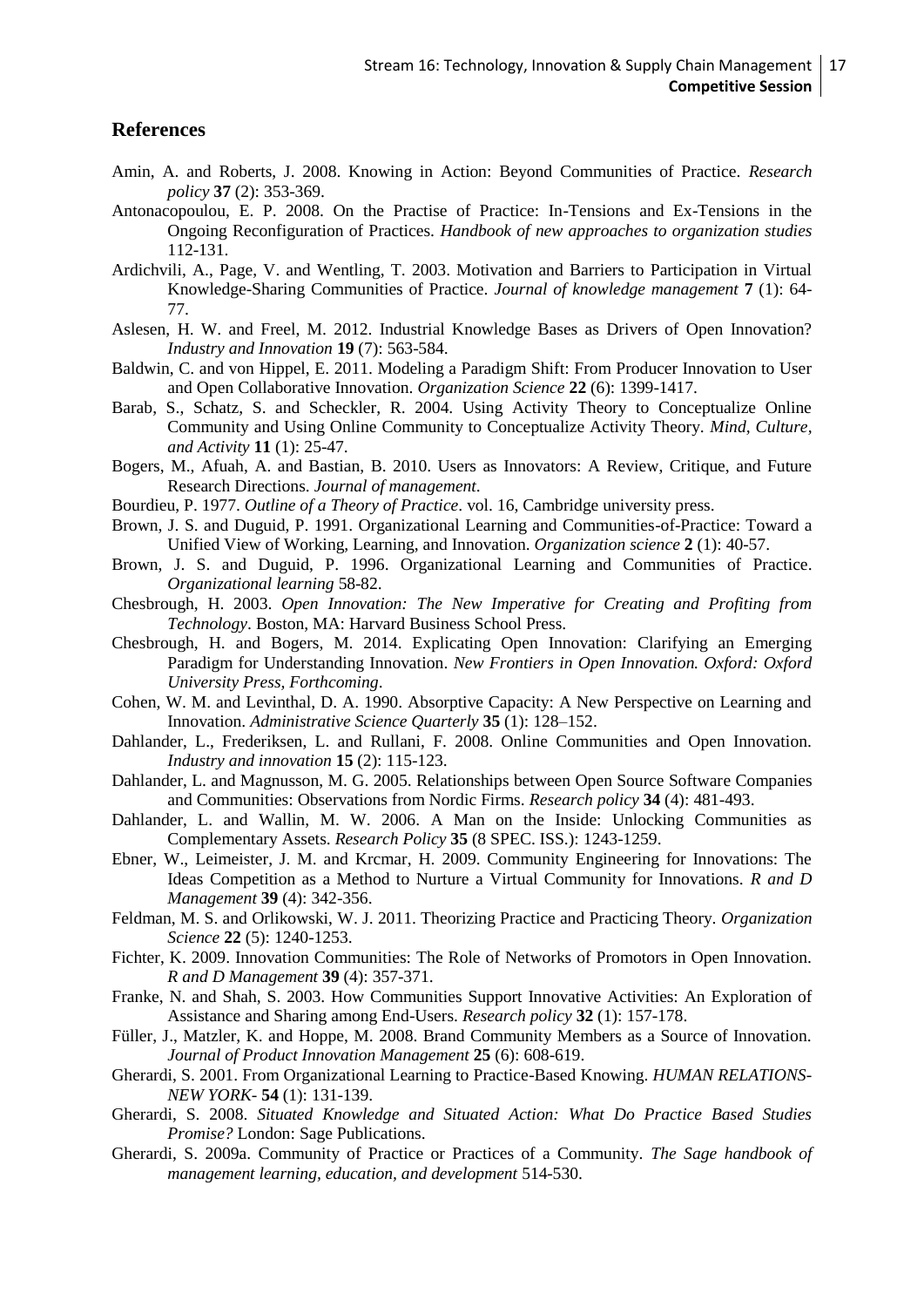- <span id="page-17-8"></span>Gherardi, S. 2009b. Introduction: The Critical Power of Thepractice Lens'. *Management learning* **40**  (2): 115-128.
- <span id="page-17-13"></span>Gherardi, S. 2009c. *Organizational Knowledge: The Texture of Workplace Learning*. John Wiley & Sons.
- <span id="page-17-15"></span>Gherardi, S. and Nicolini, D. 2000. The Organizational Learning of Safety in Communities of Practice. *Journal of Management Inquiry* **9** (1): 7-18.
- <span id="page-17-6"></span>Gherardi, S. and Strati, A. 2012. *Learning and Knowing in Practice-Based Studies*. Edward Elgar Cheltenham.
- <span id="page-17-16"></span>Giddens, A. 1979. *Central Problems in Social Theory: Action, Structure, and Contradiction in Social Analysis*. vol. 241, Univ of California Press.
- <span id="page-17-20"></span>Henri, F. and Pudelko, B. 2003. Understanding and Analysing Activity and Learning in Virtual Communities. *Journal of Computer Assisted Learning* **19** (4): 474-487.
- <span id="page-17-21"></span>Hung, D. and Nichani, M. 2002. Differentiating between Communities of Practice (Cops) and Quasi-Communities: Can Cops Exist Online? *International Journal on E-Learning* **1** (3): 23–29.
- <span id="page-17-1"></span>Jeppesen, L. B. and Frederiksen, L. 2006. Why Do Users Contribute to Firm-Hosted User Communities? The Case of Computer-Controlled Music Instruments. *Organization science* **17** (1): 45-63.
- <span id="page-17-11"></span>Kogut, B. and Zander, U. 1996. What Firms Do? Coordination, Identity, and Learning. *Organization science* **75** (5): 502-518.
- <span id="page-17-26"></span>Kozinets, R. V., Hemetsberger, A. and Schau, H. J. 2008. The Wisdom of Consumer Crowds Collective Innovation in the Age of Networked Marketing. *Journal of Macromarketing* **28**  (4): 339-354.
- <span id="page-17-4"></span>Lakhani, K. R. and Von Hippel, E. 2003. How Open Source Software Works:"Free" User-to-User Assistance. *Research policy* **32** (6): 923-943.
- <span id="page-17-17"></span>Lave, J. 1988. *Cognition in Practice: Mind, Mathematics and Culture in Everyday Life*. Cambridge University Press.
- <span id="page-17-7"></span>Lave, J. and Wenger, E. 1991. *Situated Learning: Legitimate Peripheral Participation*. Cambridge university press.
- <span id="page-17-12"></span>Lichtenthaler, U. and Lichtenthaler, E. 2009. A Capability-Based Framework for Open Innovation: Complementing Absorptive Capacity. *Journal of Management Studies* **46** (8): 1315-1338.
- <span id="page-17-9"></span>March, J. 1991. Exploration and Exploitation in Organizational Learning. *Organization Science* **2** (1): 71–87.
- <span id="page-17-3"></span>Nambisan, S. and Baron, R. A. 2009. Virtual Customer Environments: Testing a Model of Voluntary Participation in Value Co‐Creation Activities. *Journal of product innovation management* **26**  (4): 388-406.
- <span id="page-17-14"></span>Nicolini, D. 2011. Practice as the Site of Knowing: Insights from the Field of Telemedicine. *Organization Science* **22** (3): 602-620.
- <span id="page-17-23"></span>Orlikowski, W. J. 2002. Knowing in Practice: Enacting a Collective Capability in Distributed Organizing. *Organization science* **13** (3): 249-273.
- <span id="page-17-24"></span>Orlikowski, W. J. 2010. Practice in Research: Phenomenon, Perspective and Philosophy. *Cambridge handbook of strategy as practice* 23-33.
- <span id="page-17-0"></span>Piller, F. and West, J. 2014. Firms, Users, and Innovation. *New Frontiers in Open Innovation* 29.
- <span id="page-17-2"></span>Randhawa, K., Wilden, R. and Hohberger, J. 2014. 'Open Innovation: Content, Impact and Future Research Directions', *Academy of Management Proceedings*, vol. 2014, Academy of Management, p. 13088.
- <span id="page-17-10"></span>Rivette, K. G. and Kline, D. 2000. *Rembrandts in the Attic: Unlocking the Hidden Value of Patents.* Boston: Harvard Business School Press.
- <span id="page-17-18"></span>Roberts, J. 2006. Limits to Communities of Practice. *Journal of management studies* **43** (3): 623-639.
- <span id="page-17-25"></span>Schatzki, T. R. 2005. Peripheral Vision the Sites of Organizations. *Organization studies* **26** (3): 465- 484.
- <span id="page-17-5"></span>Shah, S. K. 2006. Motivation, Governance, and the Viability of Hybrid Forms in Open Source Software Development. *Management Science* **52** (7): 1000-1014.
- <span id="page-17-22"></span>Siedlok, F., Hibbert, P. and Sillince, J. 2015. From Practice to Collaborative Community in Interdisciplinary Research Contexts. *Research Policy* **44** (1): 96-107.
- <span id="page-17-19"></span>Swan, J., Scarbrough, H. and Robertson, M. 2002. The Construction of Communities of Practice'in the Management of Innovation. *Management learning* **33** (4): 477-496.